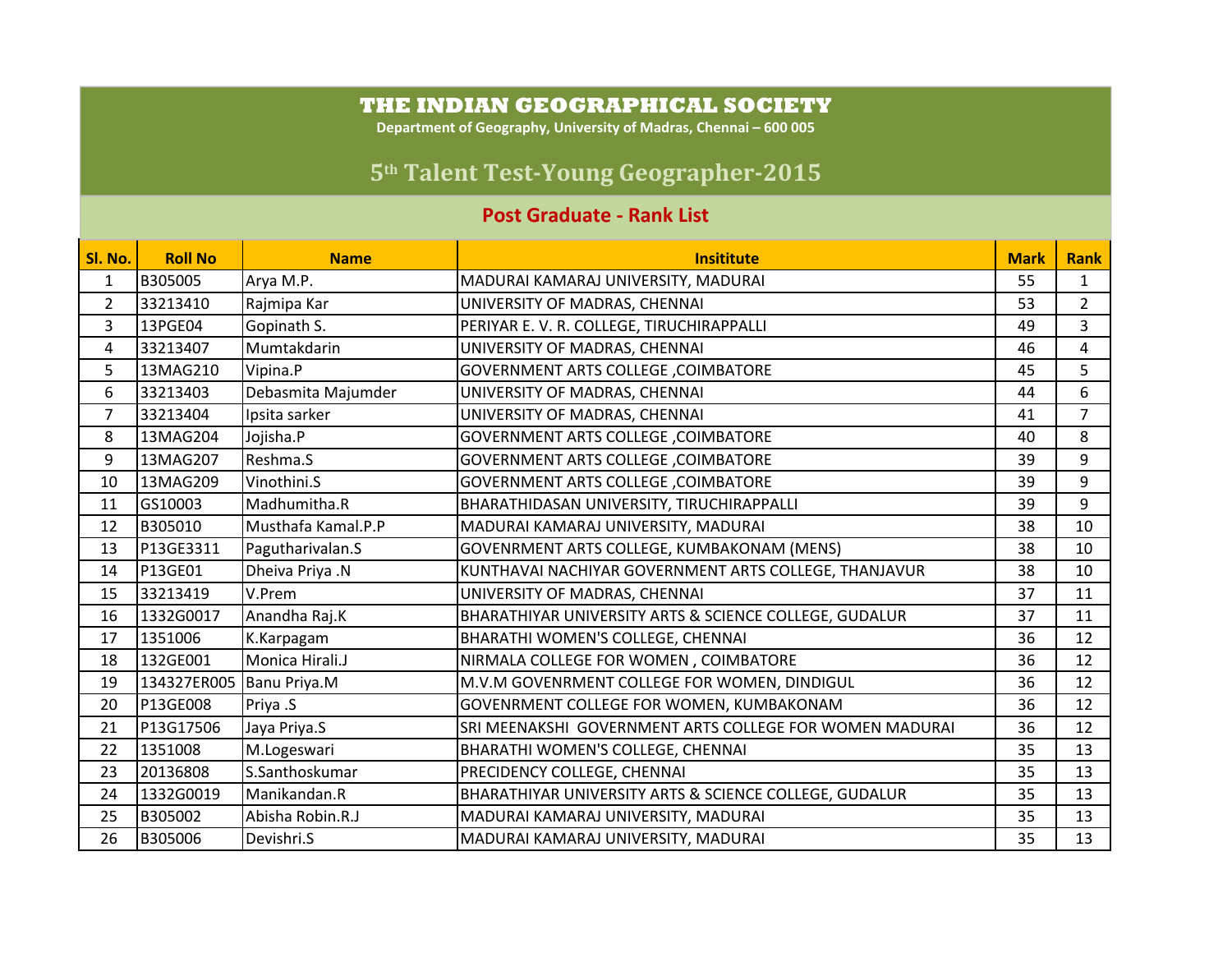| 27 | P13GE3312   | Pushpa.R             | GOVENRMENT ARTS COLLEGE, KUMBAKONAM (MENS)              | 35 | 13 |
|----|-------------|----------------------|---------------------------------------------------------|----|----|
| 28 | P13GE002    | Geetha .S            | GOVENRMENT COLLEGE FOR WOMEN, KUMBAKONAM                | 35 | 13 |
| 29 | P13GE003    | Hemavathi.N          | GOVENRMENT COLLEGE FOR WOMEN, KUMBAKONAM                | 35 | 13 |
| 30 | P13G17505   | Chinnammal.P         | SRI MEENAKSHI GOVERNMENT ARTS COLLEGE FOR WOMEN MADURAI | 35 | 13 |
| 31 | 13MAG219    | Prakash.K            | <b>GOVERNMENT ARTS COLLEGE, COIMBATORE</b>              | 34 | 14 |
| 32 | P13GE3307   | Indhumathi.M         | GOVENRMENT ARTS COLLEGE, KUMBAKONAM (MENS)              | 34 | 14 |
| 33 | P13GE05     | Kayalvizhi .P        | KUNTHAVAI NACHIYAR GOVERNMENT ARTS COLLEGE, THANJAVUR   | 34 | 14 |
| 34 | P13G17504   | Anitha.S             | SRI MEENAKSHI GOVERNMENT ARTS COLLEGE FOR WOMEN MADURAI | 34 | 14 |
| 35 | 1351013     | G.Saranya            | BHARATHI WOMEN'S COLLEGE, CHENNAI                       | 33 | 15 |
| 36 | 20136810    | J.Suresh             | PRECIDENCY COLLEGE, CHENNAI                             | 33 | 15 |
| 37 | 20136801    | G.Ammaipppan         | PRECIDENCY COLLEGE, CHENNAI                             | 33 | 15 |
| 38 | 1332G0005   | Kalaiselvi.C         | BHARATHIYAR UNIVERSITY ARTS & SCIENCE COLLEGE, GUDALUR  | 33 | 15 |
| 39 | 132809      | Ramya.S              | GOVERNMENT ARTS COLLEGE, KARUR                          | 33 | 15 |
| 40 | 13PGG1001   | Rajeshwaran.K        | ARIGNAR ANNA GOVERNMENT ARTS COLLEGE, NAMAKKAL          | 33 | 15 |
| 41 | 13PGE17     | Velmurugan.B         | PERIYAR E. V. R. COLLEGE, TIRUCHIRAPPALLI               | 33 | 15 |
| 42 | P13GE02     | Josephine Mallika .S | KUNTHAVAI NACHIYAR GOVERNMENT ARTS COLLEGE, THANJAVUR   | 33 | 15 |
| 43 | P13G17508   | Manimegalai.V        | SRI MEENAKSHI GOVERNMENT ARTS COLLEGE FOR WOMEN MADURAI | 33 | 15 |
| 44 | P13G17513   | RajaKrishnaLeela.T   | SRI MEENAKSHI GOVERNMENT ARTS COLLEGE FOR WOMEN MADURAI | 33 | 15 |
| 45 | 20136812    | B.Vijayakumar        | PRECIDENCY COLLEGE, CHENNAI                             | 32 | 16 |
| 46 | 20136813    | A.Ammurebakkal       | PRECIDENCY COLLEGE, CHENNAI                             | 32 | 16 |
| 47 | 13MAG213    | Jayakumar.G          | <b>GOVERNMENT ARTS COLLEGE, COIMBATORE</b>              | 32 | 16 |
| 48 | 1332G0010   | Rosely.J             | BHARATHIYAR UNIVERSITY ARTS & SCIENCE COLLEGE, GUDALUR  | 32 | 16 |
| 49 | B305007     | Jyothi Lakshmi.K.V   | MADURAI KAMARAJ UNIVERSITY, MADURAI                     | 32 | 16 |
| 50 | B305008     | Keerthiga.R          | MADURAI KAMARAJ UNIVERSITY, MADURAI                     | 32 | 16 |
| 51 | B353003     | Nidhinlal.B.S        | ERAC, MADURAI KAMARAJ UNIVERSITY, MADURAI               | 32 | 16 |
| 52 | 13PGG1002   | Selva Kumar. M       | ARIGNAR ANNA GOVERNMENT ARTS COLLEGE, NAMAKKAL          | 32 | 16 |
| 53 | 13PGG1003   | Senthil Kumar.G      | ARIGNAR ANNA GOVERNMENT ARTS COLLEGE, NAMAKKAL          | 32 | 16 |
| 54 | 13PGE16     | Subramaniyan .S      | PERIYAR E.V. R. COLLEGE, TIRUCHIRAPPALLI                | 32 | 16 |
| 55 | 33213413    | T.Sangamithirai      | UNIVERSITY OF MADRAS, CHENNAI                           | 31 | 17 |
| 56 | B305012     | Pavithra.B           | MADURAI KAMARAJ UNIVERSITY, MADURAI                     | 31 | 17 |
| 57 | B305015     | Sarath.C             | MADURAI KAMARAJ UNIVERSITY, MADURAI                     | 31 | 17 |
| 58 | 134327ER017 | Saranya.B            | M.V.M GOVENRMENT COLLEGE FOR WOMEN, DINDIGUL            | 31 | 17 |
| 59 | 13PGE03     | Chidambaranathan .N  | PERIYAR E. V. R. COLLEGE, TIRUCHIRAPPALLI               | 31 | 17 |
| 60 | 13PGE08     | Manikandan .R        | PERIYAR E. V. R. COLLEGE, TIRUCHIRAPPALLI               | 31 | 17 |
| 61 | 13PGE11     | Ragavan .R           | PERIYAR E. V. R. COLLEGE, TIRUCHIRAPPALLI               | 31 | 17 |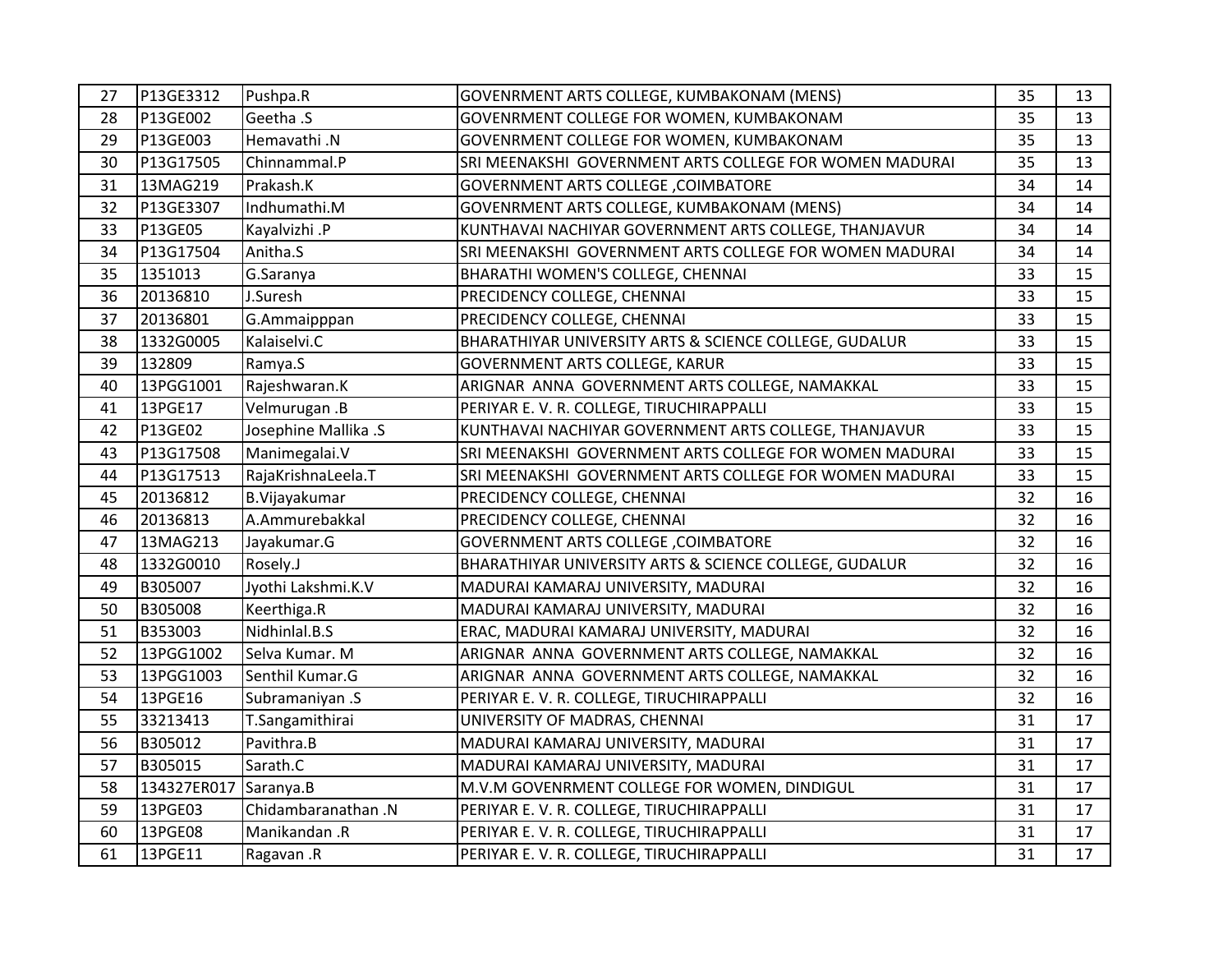| 62 | 33213402                 | Arijita Bhakta                | UNIVERSITY OF MADRAS, CHENNAI                           | 30 | 18 |
|----|--------------------------|-------------------------------|---------------------------------------------------------|----|----|
| 63 | 33213406                 | Marina chungkham              | UNIVERSITY OF MADRAS, CHENNAI                           | 30 | 18 |
| 64 | 1351015                  | T.Vijayasangeetha             | BHARATHI WOMEN'S COLLEGE, CHENNAI                       | 30 | 18 |
| 65 | 13MAG202                 | Chithra Devi.N                | <b>GOVERNMENT ARTS COLLEGE, COIMBATORE</b>              | 30 | 18 |
| 66 | 13MAG206                 | Radhika.C                     | <b>GOVERNMENT ARTS COLLEGE , COIMBATORE</b>             | 30 | 18 |
| 67 | 13MAG208                 | Revathi.S                     | <b>GOVERNMENT ARTS COLLEGE , COIMBATORE</b>             | 30 | 18 |
| 68 | 1332G0001                | Abinaya.R                     | BHARATHIYAR UNIVERSITY ARTS & SCIENCE COLLEGE, GUDALUR  | 30 | 18 |
| 69 | 1332G0008                | Mary.S                        | BHARATHIYAR UNIVERSITY ARTS & SCIENCE COLLEGE, GUDALUR  | 30 | 18 |
| 70 | 1332G0009                | Priya.E                       | BHARATHIYAR UNIVERSITY ARTS & SCIENCE COLLEGE, GUDALUR  | 30 | 18 |
| 71 | B353001                  | Ahmed Kabeert.M.A             | ERAC, MADURAI KAMARAJ UNIVERSITY, MADURAI               | 30 | 18 |
| 72 |                          | 134327ER001 Anna Lakshmi.P    | M.V.M GOVENRMENT COLLEGE FOR WOMEN, DINDIGUL            | 30 | 18 |
| 73 |                          | 134327ER003 Arockia Nithiya.I | M.V.M GOVENRMENT COLLEGE FOR WOMEN, DINDIGUL            | 30 | 18 |
| 74 |                          | 134327ER004 Bala Nageswari.O  | M.V.M GOVENRMENT COLLEGE FOR WOMEN, DINDIGUL            | 30 | 18 |
| 75 | 13PGE07                  | Manikandan .A                 | PERIYAR E. V. R. COLLEGE, TIRUCHIRAPPALLI               | 30 | 18 |
| 76 | P13GE3308                | Mangayarkarasi.S              | GOVENRMENT ARTS COLLEGE, KUMBAKONAM (MENS)              | 30 | 18 |
| 77 | P13GE009                 | Rohini .D                     | GOVENRMENT COLLEGE FOR WOMEN, KUMBAKONAM                | 30 | 18 |
| 78 | P13G17509                | Muneeswari.S                  | SRI MEENAKSHI GOVERNMENT ARTS COLLEGE FOR WOMEN MADURAI | 30 | 18 |
| 79 | 1351011                  | S.Raneeiath Bazera Begam      | BHARATHI WOMEN'S COLLEGE, CHENNAI                       | 29 | 19 |
| 80 | 132GE004                 | Ashidha.A                     | NIRMALA COLLEGE FOR WOMEN, COIMBATORE                   | 29 | 19 |
| 81 | 1332G0004                | Fousiya.M                     | BHARATHIYAR UNIVERSITY ARTS & SCIENCE COLLEGE, GUDALUR  | 29 | 19 |
| 82 |                          | 134327ER015 Parveen Babu.A    | M.V.M GOVENRMENT COLLEGE FOR WOMEN, DINDIGUL            | 29 | 19 |
| 83 | 134327ER019 Selva Rani.P |                               | M.V.M GOVENRMENT COLLEGE FOR WOMEN, DINDIGUL            | 29 | 19 |
| 84 | 132801                   | Anbarasan. R                  | <b>GOVERNMENT ARTS COLLEGE, KARUR</b>                   | 29 | 19 |
| 85 | 13PGE18                  | Venkatesh .J                  | PERIYAR E. V. R. COLLEGE, TIRUCHIRAPPALLI               | 29 | 19 |
| 86 | P13GE001                 | Anusiya .K                    | GOVENRMENT COLLEGE FOR WOMEN, KUMBAKONAM                | 29 | 19 |
| 87 | P13GE004                 | Hemavathi .R                  | GOVENRMENT COLLEGE FOR WOMEN, KUMBAKONAM                | 29 | 19 |
| 88 | P13GE005                 | Maheshwari .R                 | GOVENRMENT COLLEGE FOR WOMEN, KUMBAKONAM                | 29 | 19 |
| 89 | P13GE011                 | Selvarani .A                  | GOVENRMENT COLLEGE FOR WOMEN, KUMBAKONAM                | 29 | 19 |
| 90 | P13GE012                 | Sharmila .G                   | GOVENRMENT COLLEGE FOR WOMEN, KUMBAKONAM                | 29 | 19 |
| 91 | 1351005                  | N.Kalpana                     | BHARATHI WOMEN'S COLLEGE, CHENNAI                       | 28 | 20 |
| 92 | 13MAG203                 | Ishwarya.S                    | <b>GOVERNMENT ARTS COLLEGE, COIMBATORE</b>              | 28 | 20 |
| 93 | 132GE002                 | Mumtaj.N                      | NIRMALA COLLEGE FOR WOMEN, COIMBATORE                   | 28 | 20 |
| 94 | B305016                  | Suriya Priya.G                | MADURAI KAMARAJ UNIVERSITY, MADURAI                     | 28 | 20 |
| 95 | 132808                   | Raj Kumar.M                   | <b>GOVERNMENT ARTS COLLEGE, KARUR</b>                   | 28 | 20 |
| 96 | 13PGE06                  | Kumar .S                      | PERIYAR E. V. R. COLLEGE, TIRUCHIRAPPALLI               | 28 | 20 |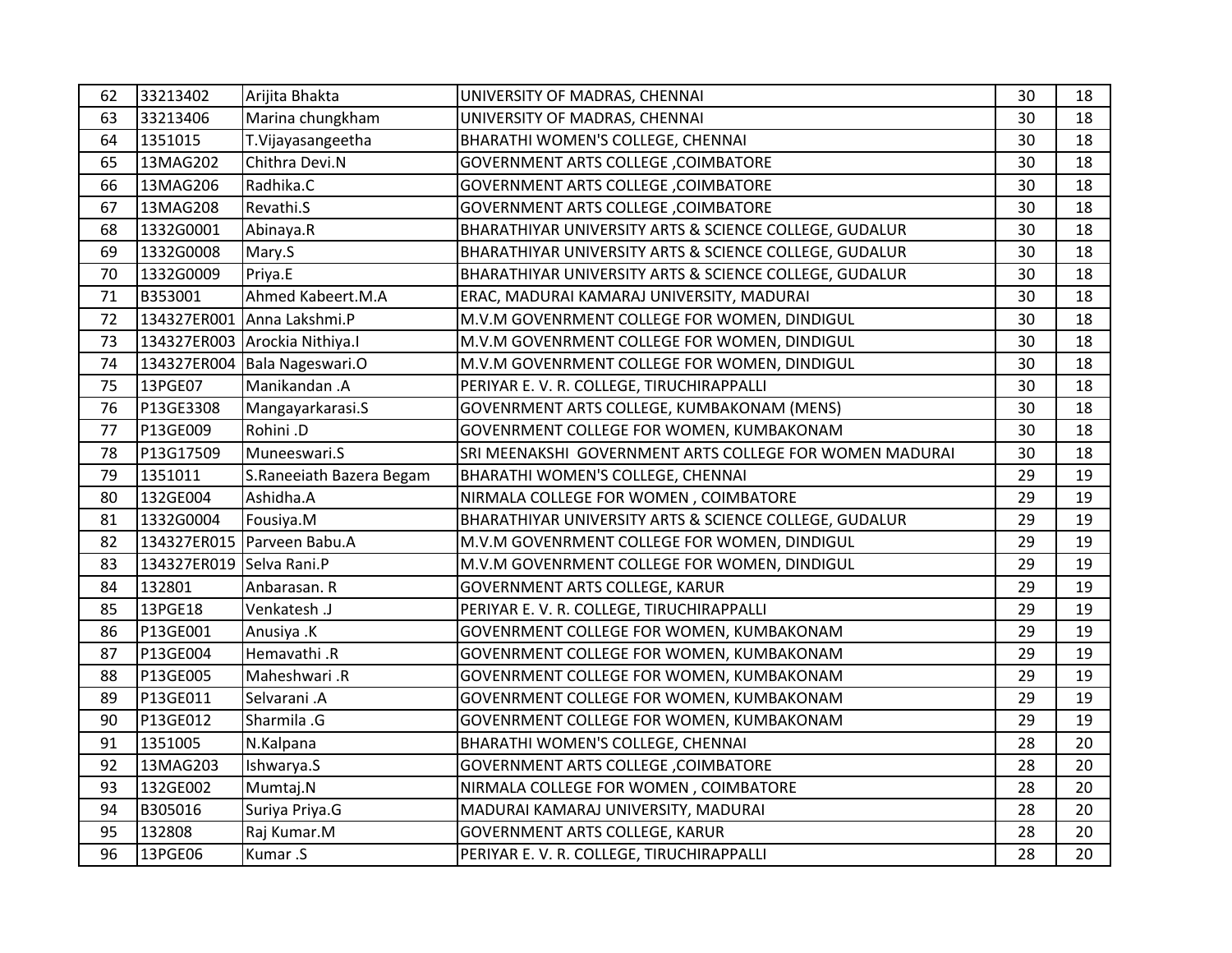| 97  | GS10004                | Mehanathan.C               | BHARATHIDASAN UNIVERSITY, TIRUCHIRAPPALLI               | 28 | 20 |
|-----|------------------------|----------------------------|---------------------------------------------------------|----|----|
| 98  | P13GE3313              | Rajeswari.N.R              | GOVENRMENT ARTS COLLEGE, KUMBAKONAM (MENS)              | 28 | 20 |
| 99  | P13GE3318              | Sumathara.G                | GOVENRMENT ARTS COLLEGE, KUMBAKONAM (MENS)              | 28 | 20 |
| 100 | P13GE007               | Priya .E                   | GOVENRMENT COLLEGE FOR WOMEN, KUMBAKONAM                | 28 | 20 |
| 101 | P13GE15                | Soundharya .G              | KUNTHAVAI NACHIYAR GOVERNMENT ARTS COLLEGE, THANJAVUR   | 28 | 20 |
| 102 | 1351009                | R.Nandhini                 | BHARATHI WOMEN'S COLLEGE, CHENNAI                       | 27 | 21 |
| 103 | 13MAG205               | Monisha.R                  | <b>GOVERNMENT ARTS COLLEGE, COIMBATORE</b>              | 27 | 21 |
| 104 | 13MAG218               | Parthipan.S                | <b>GOVERNMENT ARTS COLLEGE, COIMBATORE</b>              | 27 | 21 |
| 105 | 132GE006               | Manju.M                    | NIRMALA COLLEGE FOR WOMEN, COIMBATORE                   | 27 | 21 |
| 106 | 1332G0012              | Sasikala.B                 | BHARATHIYAR UNIVERSITY ARTS & SCIENCE COLLEGE, GUDALUR  | 27 | 21 |
| 107 | 1332G0021              | Sunu.G                     | BHARATHIYAR UNIVERSITY ARTS & SCIENCE COLLEGE, GUDALUR  | 27 | 21 |
| 108 |                        | 134327ER002 Arockia Mary.T | M.V.M GOVENRMENT COLLEGE FOR WOMEN, DINDIGUL            | 27 | 21 |
| 109 | 134327ER007 Eswari.G   |                            | M.V.M GOVENRMENT COLLEGE FOR WOMEN, DINDIGUL            | 27 | 21 |
| 110 | 134327ER014 Pappathi.M |                            | M.V.M GOVENRMENT COLLEGE FOR WOMEN, DINDIGUL            | 27 | 21 |
| 111 | 134327ER018 Sathya.M   |                            | M.V.M GOVENRMENT COLLEGE FOR WOMEN, DINDIGUL            | 27 | 21 |
| 112 | 13PGE12                | Sakthivel .M               | PERIYAR E. V. R. COLLEGE, TIRUCHIRAPPALLI               | 27 | 21 |
| 113 | 13PGE13                | Saravanan.K                | PERIYAR E. V. R. COLLEGE, TIRUCHIRAPPALLI               | 27 | 21 |
| 114 | GS10001                | Elavarasi.R                | BHARATHIDASAN UNIVERSITY, TIRUCHIRAPPALLI               | 27 | 21 |
| 115 | P13GE3301              | Amirthavalli.S             | GOVENRMENT ARTS COLLEGE, KUMBAKONAM (MENS)              | 27 | 21 |
| 116 | P13GE3310              | Mariyappan.K               | GOVENRMENT ARTS COLLEGE, KUMBAKONAM (MENS)              | 27 | 21 |
| 117 | P13GE17                | Tamilselvi .K              | KUNTHAVAI NACHIYAR GOVERNMENT ARTS COLLEGE, THANJAVUR   | 27 | 21 |
| 118 | P13G17510              | Muthuselvi. M              | SRI MEENAKSHI GOVERNMENT ARTS COLLEGE FOR WOMEN MADURAI | 27 | 21 |
| 119 | P13G17514              | Sathya Priya.M             | SRI MEENAKSHI GOVERNMENT ARTS COLLEGE FOR WOMEN MADURAI | 27 | 21 |
| 120 | 1351003                | C.Hymavathi                | BHARATHI WOMEN'S COLLEGE, CHENNAI                       | 26 | 22 |
| 121 | 20136809               | A.Sathish                  | PRECIDENCY COLLEGE, CHENNAI                             | 26 | 22 |
| 122 | 13MAG211               | Chandrasekar.M             | <b>GOVERNMENT ARTS COLLEGE , COIMBATORE</b>             | 26 | 22 |
| 123 | 13MAG212               | lyyasamy.A                 | <b>GOVERNMENT ARTS COLLEGE, COIMBATORE</b>              | 26 | 22 |
| 124 | 132GE007               | Gnana Suganya.P            | NIRMALA COLLEGE FOR WOMEN, COIMBATORE                   | 26 | 22 |
| 125 | 1332G0014              | Thangam.A                  | BHARATHIYAR UNIVERSITY ARTS & SCIENCE COLLEGE, GUDALUR  | 26 | 22 |
| 126 | 132805                 | Lavanya.P                  | <b>GOVERNMENT ARTS COLLEGE, KARUR</b>                   | 26 | 22 |
| 127 | P13GE006               | Malathi .R                 | GOVENRMENT COLLEGE FOR WOMEN, KUMBAKONAM                | 26 | 22 |
| 128 | P13G17511              | Paramaeswari.S             | SRI MEENAKSHI GOVERNMENT ARTS COLLEGE FOR WOMEN MADURAI | 26 | 22 |
| 129 | 1351002                | E. Dhivya Bharathi         | BHARATHI WOMEN'S COLLEGE, CHENNAI                       | 25 | 23 |
| 130 | 1351007                | M.Kavi Bharathi            | BHARATHI WOMEN'S COLLEGE, CHENNAI                       | 25 | 23 |
| 131 | 1351012                | T.Samundeeswari            | BHARATHI WOMEN'S COLLEGE, CHENNAI                       | 25 | 23 |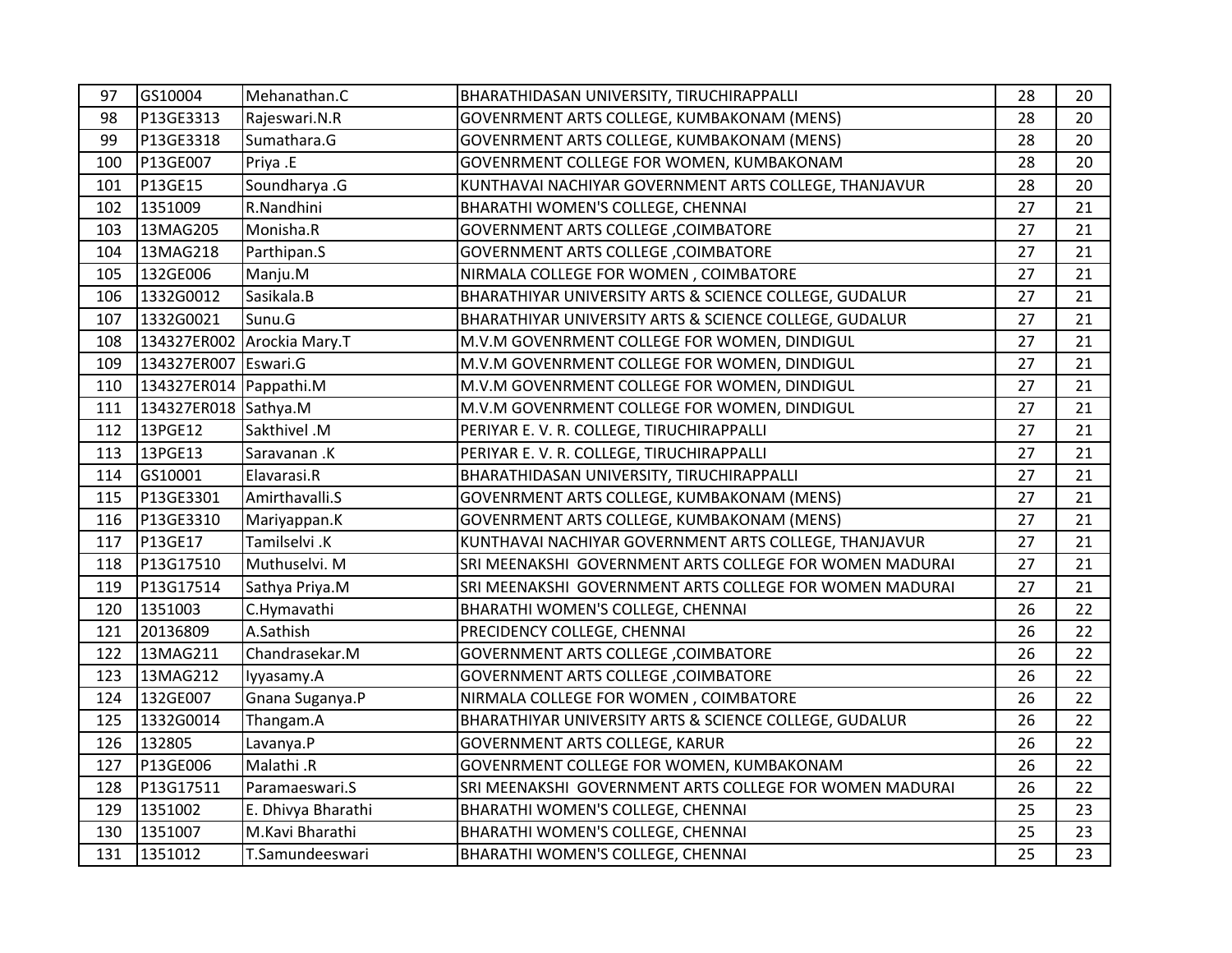| 132 | 20136804                  | A.K.Kumar                   | PRECIDENCY COLLEGE, CHENNAI                             | 25 | 23 |
|-----|---------------------------|-----------------------------|---------------------------------------------------------|----|----|
| 133 | 1332G0006                 | Kalaivani.M                 | BHARATHIYAR UNIVERSITY ARTS & SCIENCE COLLEGE, GUDALUR  | 25 | 23 |
| 134 | 1332G0011                 | Santhanakumari.M            | BHARATHIYAR UNIVERSITY ARTS & SCIENCE COLLEGE, GUDALUR  | 25 | 23 |
| 135 | 1332G0013                 | Tamilselvi.S                | BHARATHIYAR UNIVERSITY ARTS & SCIENCE COLLEGE, GUDALUR  | 25 | 23 |
| 136 | 1332G0020                 | Prakash.G                   | BHARATHIYAR UNIVERSITY ARTS & SCIENCE COLLEGE, GUDALUR  | 25 | 23 |
| 137 | B305004                   | Aruna.A                     | MADURAI KAMARAJ UNIVERSITY, MADURAI                     | 25 | 23 |
| 138 | B353002                   | Lakshmi.P                   | ERAC, MADURAI KAMARAJ UNIVERSITY, MADURAI               | 25 | 23 |
| 139 | 134327ER010 Kartheswari.K |                             | M.V.M GOVENRMENT COLLEGE FOR WOMEN, DINDIGUL            | 25 | 23 |
| 140 |                           | 134327ER012 Naga Nandhini.M | M.V.M GOVENRMENT COLLEGE FOR WOMEN, DINDIGUL            | 25 | 23 |
| 141 | 13PGE09                   | Natarajan .P                | PERIYAR E. V. R. COLLEGE, TIRUCHIRAPPALLI               | 25 | 23 |
| 142 | GS10002                   | Jeevratna.V                 | BHARATHIDASAN UNIVERSITY, TIRUCHIRAPPALLI               | 25 | 23 |
| 143 | P13GE010                  | Sathya .D                   | GOVENRMENT COLLEGE FOR WOMEN, KUMBAKONAM                | 25 | 23 |
| 144 | P13GE04                   | Karthika .M                 | KUNTHAVAI NACHIYAR GOVERNMENT ARTS COLLEGE, THANJAVUR   | 25 | 23 |
| 145 | 20136806                  | R.Pon Manikandan            | PRECIDENCY COLLEGE, CHENNAI                             | 24 | 24 |
| 146 | 13MAG215                  | Madan Kumar.S               | <b>GOVERNMENT ARTS COLLEGE , COIMBATORE</b>             | 24 | 24 |
| 147 | B305001                   | Abirami.P                   | MADURAI KAMARAJ UNIVERSITY, MADURAI                     | 24 | 24 |
| 148 |                           | 134327ER013 Panchavarnam.T  | M.V.M GOVENRMENT COLLEGE FOR WOMEN, DINDIGUL            | 24 | 24 |
| 149 | 134327ER020 Sundari.G     |                             | M.V.M GOVENRMENT COLLEGE FOR WOMEN, DINDIGUL            | 24 | 24 |
| 150 | 13PGG1004                 | Uthayashankar.G             | ARIGNAR ANNA GOVERNMENT ARTS COLLEGE, NAMAKKAL          | 24 | 24 |
| 151 | 13PGE02                   | Arokiyasamy .J              | PERIYAR E. V. R. COLLEGE, TIRUCHIRAPPALLI               | 24 | 24 |
| 152 | 13PGE19                   | Nandhini .S                 | PERIYAR E. V. R. COLLEGE, TIRUCHIRAPPALLI               | 24 | 24 |
| 153 | P13GE013                  | Suganya .K                  | GOVENRMENT COLLEGE FOR WOMEN, KUMBAKONAM                | 24 | 24 |
| 154 | P13GE06                   | Kowsalya Devi .R            | KUNTHAVAI NACHIYAR GOVERNMENT ARTS COLLEGE, THANJAVUR   | 24 | 24 |
| 155 | P13GE09                   | Ramya .K                    | KUNTHAVAI NACHIYAR GOVERNMENT ARTS COLLEGE, THANJAVUR   | 24 | 24 |
| 156 | P13GE13                   | Sheela .A                   | KUNTHAVAI NACHIYAR GOVERNMENT ARTS COLLEGE, THANJAVUR   | 24 | 24 |
| 157 | P13G17515                 | Sheela.J                    | SRI MEENAKSHI GOVERNMENT ARTS COLLEGE FOR WOMEN MADURAI | 24 | 24 |
| 158 | 1351010                   | P.Priya                     | BHARATHI WOMEN'S COLLEGE, CHENNAI                       | 23 | 25 |
| 159 | 13MAG225                  | Rajitha.K                   | <b>GOVERNMENT ARTS COLLEGE, COIMBATORE</b>              | 23 | 25 |
| 160 |                           | 134327ER011 Manimegalai.M   | M.V.M GOVENRMENT COLLEGE FOR WOMEN, DINDIGUL            | 23 | 25 |
| 161 | 13PGE05                   | Krishna Gopal .R            | PERIYAR E. V. R. COLLEGE, TIRUCHIRAPPALLI               | 23 | 25 |
| 162 | P13GE3305                 | Ganesh Kumar.M              | GOVENRMENT ARTS COLLEGE, KUMBAKONAM (MENS)              | 23 | 25 |
| 163 | P13GE07                   | Lakshmi .R                  | KUNTHAVAI NACHIYAR GOVERNMENT ARTS COLLEGE, THANJAVUR   | 23 | 25 |
| 164 | P13GE12                   | Sathya .C                   | KUNTHAVAI NACHIYAR GOVERNMENT ARTS COLLEGE, THANJAVUR   | 23 | 25 |
| 165 | 1351004                   | <b>B.Jayanthi</b>           | BHARATHI WOMEN'S COLLEGE, CHENNAI                       | 22 | 26 |
| 166 | 132811                    | Sathish Kumar.P             | <b>GOVERNMENT ARTS COLLEGE, KARUR</b>                   | 22 | 26 |